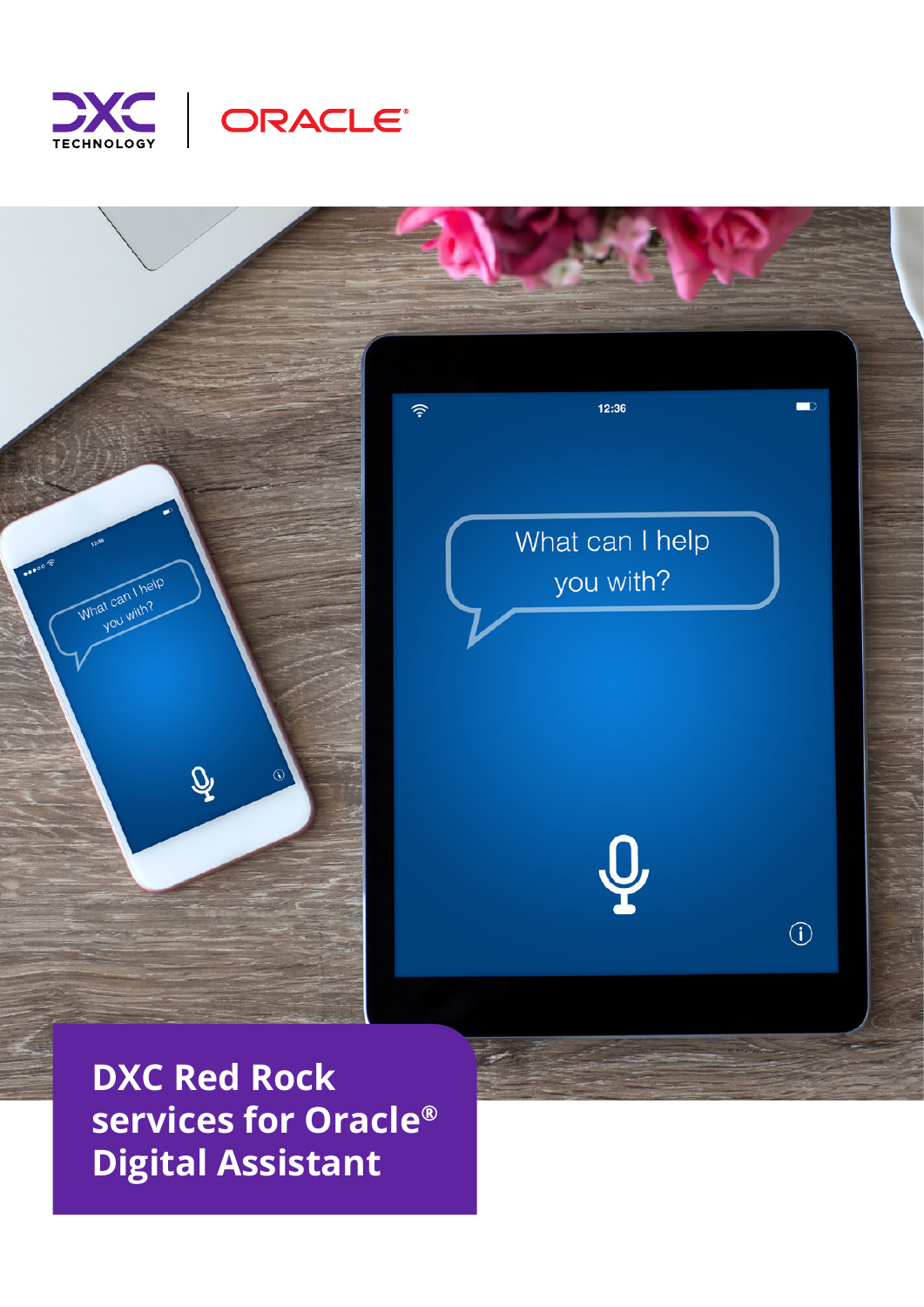#### **Benefits:**

- Configurable AI-powered digital assistants
- Multiple integrated systems connected for a rich customer experience
- Go beyond FAQ responses with an integrated solution
- Use machine learning to understand customer intent
- Deliver personalised, accurate, useful interactions
- Gain customer insights with detailed analytics
- Reduce your customer service volume, overhead and costs
- Free up human resource to focus on business outcomes
- Enable personalised botinitiated conversations
- Enjoy peace of mind with seamless hand-offs to the human agent

# **Embrace AI-powered digital assistants.**

In today's always-on digital culture, customers want answers. Instantly, 24/7, leading to the rise of chatbots. From big business to local government, simple Q&A chatbots are now available for many everyday functions, improving customer satisfaction and reducing wait times and customer care costs.

Oracle® Digital Assistant is powered by AI and machine learning, changing the game and raising business efficiency while enhancing the customer care bar. It is found on websites, mobile apps, messaging apps and voice interfaces, and it's available around the clock.

# **The next generation of chatbots has arrived**

Oracle's Digital Assistant platform enables simplified configuration to create sophisticated AI-powered digital assistants providing a satisfying experience for end users.

The user-friendly Digital Assistant platform allows for efficient configuration and integration, harnessing natural language processing to automate customer interaction, creating deeper, more personalised and more engaging customer connections.

The secret to success is the streamlined deployment and integration to optimise the machine learning process and extract maximum value from the digital assistant technology. DXC Red Rock has a team of digital Cloud experts who can help you unlock business potential in an accelerated timeframe.

# **Oracle Digital Assistant deployed by DXC Red Rock**

Just as Oracle leads the way in AI-powered digital assistant capability, DXC Red Rock has unrivalled Oracle platform and integration experience, unlocking the value and potential of the Oracle Digital Assistant.

We can work with you to deliver a full end to end solution, or partner with your team to integrate and configure the digital assistant business outcome that you are looking to achieve.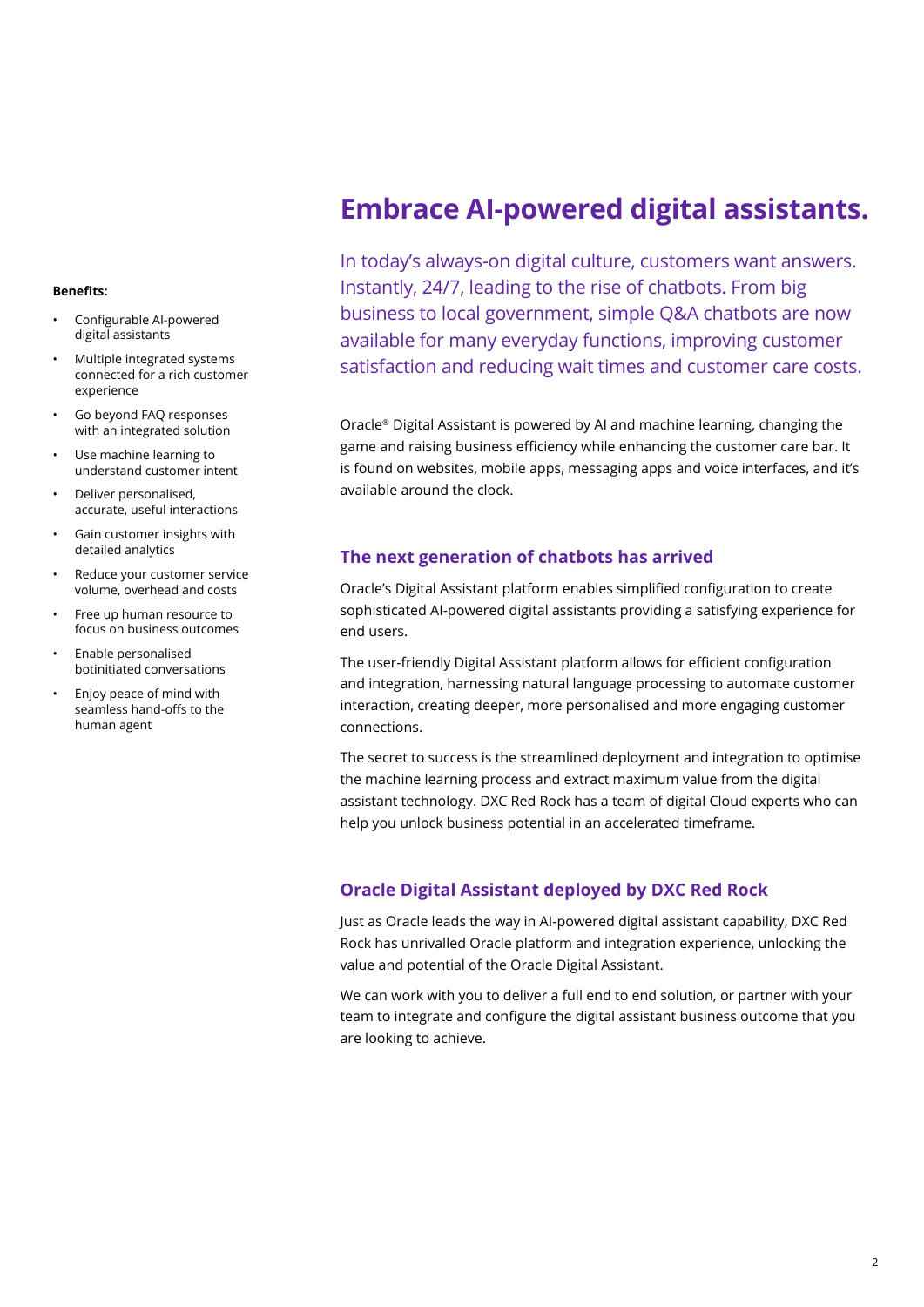Drawing on our experience and Oracle Partner relationships, we can offer a full set of implementation and 'run' services to ensure your Oracle Digital Assistant solution evolves seamlessly to meet your changing business requirements.

Collect your business data from multiple systems with machine-learning capabilities, providing improved customer engagement, while paving the way to a more natural customer conversation for users.

### **Do more with your AI-powered digital assistant.**

All in one place. Configure, test, analyse and manage your digital assistant, then launch, track, and engage across multiple channels, without the management overhead and maintenance of traditional technology sets. Take advantage of the Oracle Digital Assistant Cloud-based platform.

### **Self-teaching digital assistant**

Digital assistants are not like traditional chatbots. Supervised self-learning (using analytics to augment capabilities) allows the digital assistant to continually improve while enabling visibility and understanding of the user community.

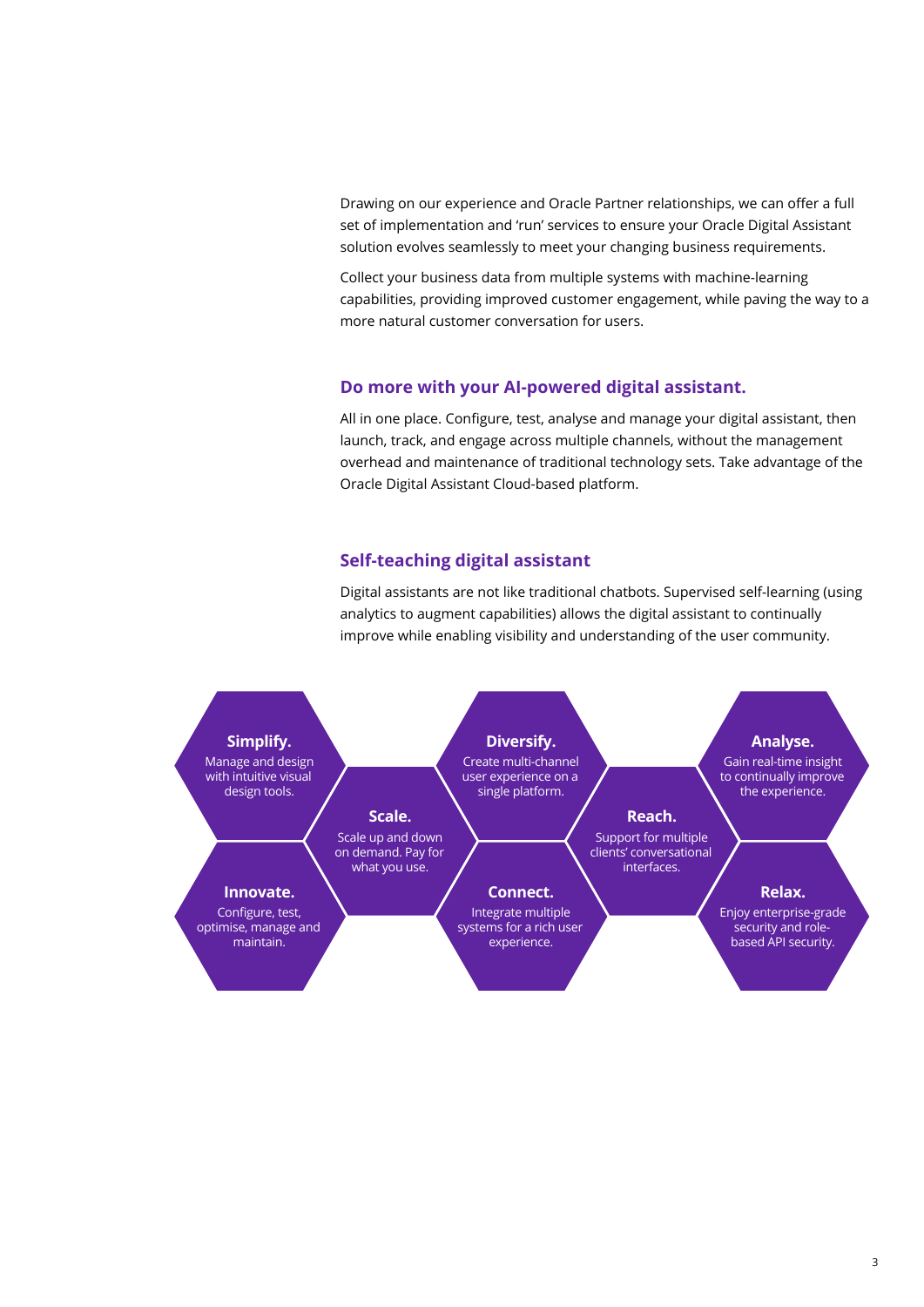# **Greater satisfaction for users, greater efficiencies for you.**

Because digital assistants understand user intent and context, they can provide an accurate, personalised response to customer enquiries. Transforming the user experience across your organisation. Reducing call wait times. Enhancing customer engagement and experience. Streamlining sales. Managing job applications. Supporting internal staff, contractors and suppliers.

But just as importantly, with machine learning and insightful analytics driving continual improvements, your digital assistants will also deliver ongoing business efficiencies and savings.

# **Business benefits**



Scale up & down with engaging, informative conversations 24/ 7/ 365.



Reduce customer service cost, free up human resource and increase productivity.

### **User experience**



Streamline & automate procurement processes and standard response flows.

Scale and personalise employee / candidate engagement via popular channels.





Accelerate digital transformation on a multi-channel platform.

Access procurement flows, budgets & work orders instantly, anywhere.

Deliver nuanced, useful & up-to-date support around the clock.



Responsive, continually improving service provision.



Deploy on websites, mobile apps, messaging apps and voicebased interfaces. Everything from Facebook Messenger, WeChat and Slack, to Amazon Echo, Google Home, and Apple HomePod.

Minimise or eliminate wait times, delays & user frustration.

Support access through customer preferred channel.

> Escalate automatically, to human agent with seamless hand-offs.

Personalise the user experience. Create deeper, more satisfying interactions.



Our team of Oracle specialists will ensure the platform is deployed and integrated in a timely, efficient and cost-effective manner, expediting your time to value.



Reduce call center volumes by up to 80% with AI-powered Oracle Digital Assistants.

4